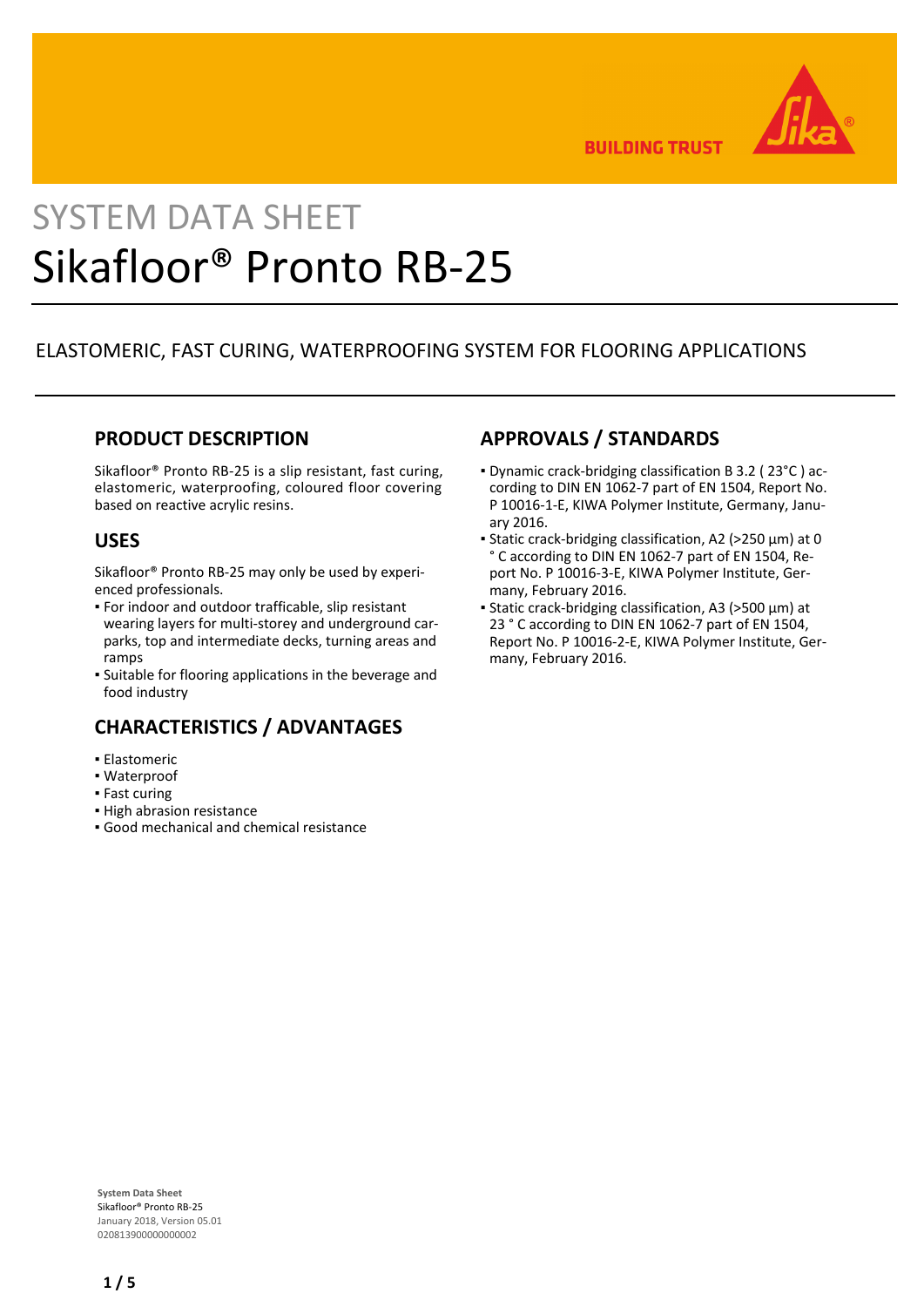#### **SYSTEM INFORMATION**

**System Structure**



**Sikafloor® Pronto RB-25 system (~ 3–5 mm) / Application on horizontal surfaces**

| 1. Primer                         | Sikafloor®-10/11 Pronto               |
|-----------------------------------|---------------------------------------|
| 2. Wearing coat & broadcasting in | Sikafloor®-15 Pronto (filled 1:2 with |
| excess                            | Sikafloor®-Pronto Filler) & broad-    |
|                                   | cast with quartz sand or coloured     |
|                                   | quartz sand $(0.6-1.2$ mm)            |



#### **Sikafloor® Pronto RB-25 system (~ 3–5 mm) / Application on surfaces with inclination**

|                          | 1. Primer                                                                                      | Sikafloor®-10/11 Pronto                                                                |  |
|--------------------------|------------------------------------------------------------------------------------------------|----------------------------------------------------------------------------------------|--|
|                          | 2. Base coat & slight broadcasting                                                             | Sikafloor®-15 Pronto (unfilled) &<br>broadcast with quartz sand<br>$(0.6 - 1.2$ mm $)$ |  |
|                          | 3. Wearing coat & broadcasting in<br>excess                                                    | Sikafloor®-15 Pronto (un-<br>filled) & broadcast with<br>quartz sand $(0.6-1.2$ mm $)$ |  |
|                          | 4. Top coat                                                                                    | Sikafloor®-18 Pronto                                                                   |  |
| <b>Chemical base</b>     | Reactive acrylic resins                                                                        |                                                                                        |  |
| Appearance               | Slip resistant semi-gloss finish                                                               |                                                                                        |  |
| Colour                   | According to the Sikafloor®-18 Pronto available colour shades RAL 7030,<br>RAL 5010, RAL 5015. |                                                                                        |  |
| <b>Nominal Thickness</b> | $\sim$ 3–5mm                                                                                   |                                                                                        |  |

**System Data Sheet** Sikafloor® Pronto RB-25 January 2018, Version 05.01 020813900000000002



**BUILDING TRUST**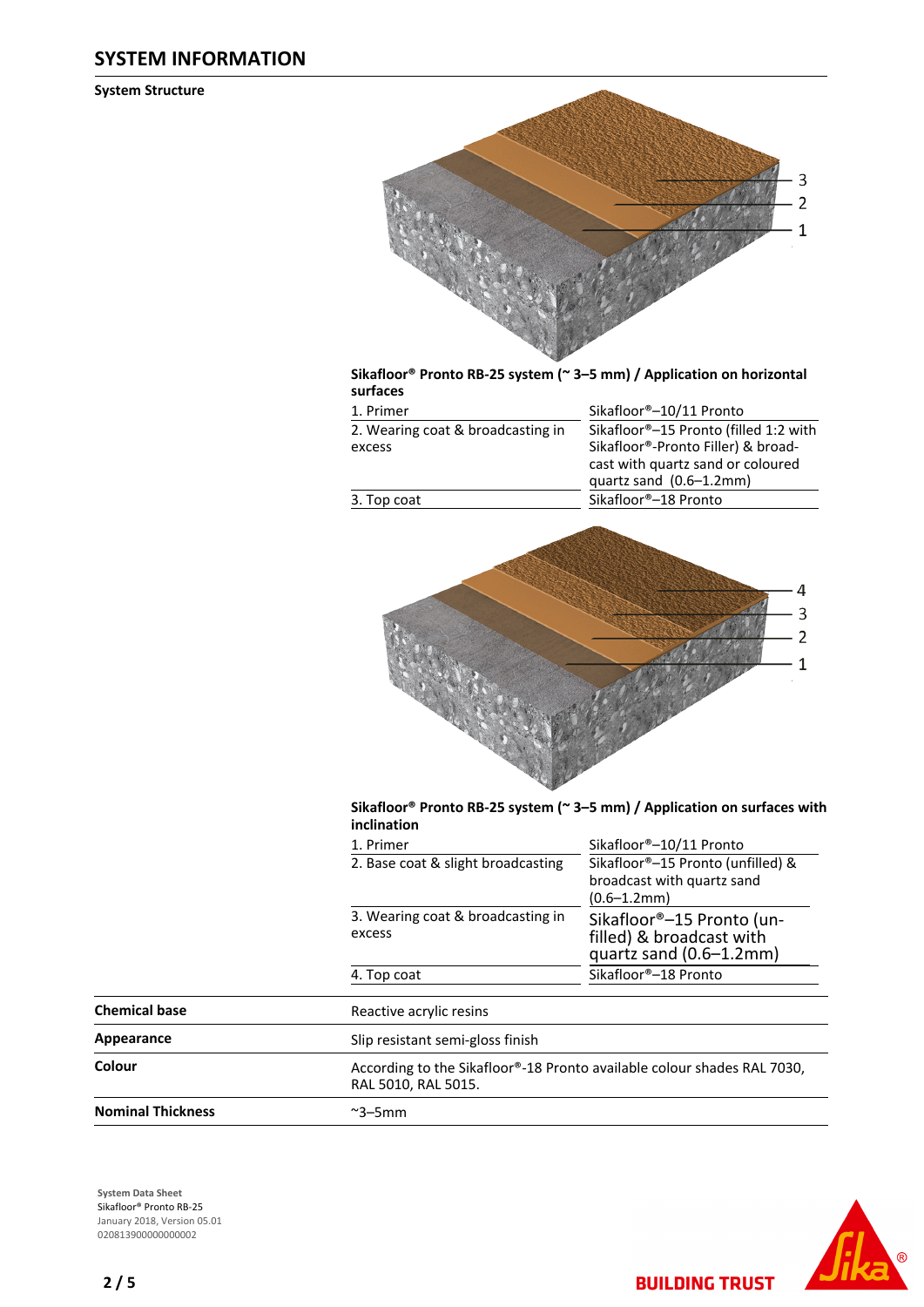## **TECHNICAL INFORMATION**

| <b>Crack Bridging Ability</b> | Static crack bridging: class A2 (>250 µm) at 0 °C<br>Static crack bridging: class A3 (>500 µm) at 23 °C<br>Dynamic crack bridging up to 0,3mm : Class B 3.2 (23°C) | (DIN EN 1062-7)<br>(DIN EN 1062-7)<br>(DIN EN 1062-7)                             |  |  |
|-------------------------------|--------------------------------------------------------------------------------------------------------------------------------------------------------------------|-----------------------------------------------------------------------------------|--|--|
| <b>Chemical Resistance</b>    |                                                                                                                                                                    | Please refer to the chemical resistance table of sikafloor <sup>®</sup> 18 Pronto |  |  |
| Skid / Slip Resistance        | R <sub>11</sub> V <sub>4</sub>                                                                                                                                     | (DIN 51130)                                                                       |  |  |

#### **APPLICATION INFORMATION**

| Consumption                    | Sikafloor <sup>®</sup> Pronto RB-25 system ( $\approx$ 3–5 mm) / Application on horizontal<br>surfaces                        |                                                                                                                                             |                                                                                                            |  |
|--------------------------------|-------------------------------------------------------------------------------------------------------------------------------|---------------------------------------------------------------------------------------------------------------------------------------------|------------------------------------------------------------------------------------------------------------|--|
|                                | <b>Coating System</b>                                                                                                         | Product                                                                                                                                     | Consumption                                                                                                |  |
|                                | Primer                                                                                                                        | 1-2 x Sikafloor®-10/11<br>Pronto                                                                                                            | 1-2 x $^{\sim}$ 0.4-0.5 kg/m <sup>2</sup>                                                                  |  |
|                                | Optional -Levelling<br>Mortar (surface rough-<br>ness up tp 3mm not in-<br>cluded in the diagram)                             | $pbw$ ) +<br>Sikafloor®-Pronto Filler<br>$(1.5 - 2.0$ pbw)                                                                                  | Sikafloor®-11 Pronto (1 1.6 kg/ m <sup>2</sup> /mm (0.6 kg<br>part A +1 kg<br>Sikafloor®-Pronto<br>Filler) |  |
|                                | Wearing coat                                                                                                                  | Sikafloor®-15 Pronto<br>(filled 1:2 with Sika-<br>floor®-Pronto Filler)                                                                     | $\approx$ 3.6 kg/m <sup>2</sup>                                                                            |  |
|                                | Broadcasting in excess                                                                                                        | Quartz sand or col-<br>oured quartz sand<br>$(0.6 - 1.2$ mm $)$                                                                             | ~4-6 kg/m <sup>2</sup>                                                                                     |  |
|                                | <b>Top Coat</b>                                                                                                               | Sikafloor®-18 Pronto                                                                                                                        | $1 - 2 \times 0.6 - 0.8 \text{ kg/m}^2$                                                                    |  |
|                                | Sikafloor <sup>®</sup> Pronto RB-25 system (~3–5 mm) / Application on surfaces with<br>inclination                            |                                                                                                                                             |                                                                                                            |  |
|                                | <b>Coating System</b>                                                                                                         | Product                                                                                                                                     | Consumption                                                                                                |  |
|                                | Primer                                                                                                                        | 1-2 x Sikafloor®-10/11 1-2 x ~0.4-0.5 kg/m <sup>2</sup><br>Pronto                                                                           |                                                                                                            |  |
|                                | Optional -Levelling<br>Mortar (surface rough-<br>ness up tp 3mm not in-                                                       | Sikafloor®-11 Pronto (1<br>pbw) + Sikafloor®-<br>Pronto Filler (1.5-2.0                                                                     | 1.6 kg/ $m2$ /mm (0.6 kg<br>part A +1 kg<br>Sikafloor®-Pronto                                              |  |
|                                | cluded in the diagram)                                                                                                        | pbw) + 0.5-1% Ex-<br>tender T, depending on<br>the temperature and<br>the inclination                                                       | Filler)                                                                                                    |  |
|                                | Base coat                                                                                                                     | Sikafloor®-15 Pronto<br>(unfilled)                                                                                                          | $^{\sim}$ 0.8 kg/m <sup>2</sup>                                                                            |  |
|                                | Slightly broadcasting                                                                                                         | Quartz Sand<br>$(0.6 - 1.2$ mm $)$                                                                                                          | $\approx$ 2 kg/m <sup>2</sup>                                                                              |  |
|                                | Wearing coat                                                                                                                  | Sikafloor®-15 Pronto<br>(unfilled)                                                                                                          | $\sim$ 0.8 kg/m <sup>2</sup>                                                                               |  |
|                                | Broadcasting in excess                                                                                                        | Quartz sand or col-<br>oured quartz sand<br>$(0.6 - 1.2$ mm $)$                                                                             | $\approx$ 2-3 kg/m <sup>2</sup>                                                                            |  |
|                                | <b>Top Coat</b>                                                                                                               | Sikafloor®-18 Pronto                                                                                                                        | $1 - 2 \times 0.6 - 0.8 \text{ kg/m}^2$                                                                    |  |
|                                | Note: For high inclinations 15-20 % the use of Sika® Extender T in the base<br>coat and the wearing coat might be considered. |                                                                                                                                             |                                                                                                            |  |
| <b>Product Temperature</b>     |                                                                                                                               | Please refer to the individual product data sheets                                                                                          |                                                                                                            |  |
| <b>Ambient Air Temperature</b> | 0 °C min. / +30 °C max.                                                                                                       |                                                                                                                                             |                                                                                                            |  |
| <b>Relative Air Humidity</b>   | $\approx$ 80 % r.h. max.                                                                                                      |                                                                                                                                             |                                                                                                            |  |
| <b>Dew Point</b>               | Beware of condensation!                                                                                                       | The substrate and uncured floor must be at least 3°C above dew point to<br>reduce the risk of condensation or blooming on the floor finish. |                                                                                                            |  |
| <b>Substrate Temperature</b>   | 0 °C min. / +30 °C max.                                                                                                       |                                                                                                                                             |                                                                                                            |  |

**System Data Sheet** Sikafloor® Pronto RB-25 January 2018, Version 05.01 0208139000000000002



**BUILDING TRUST**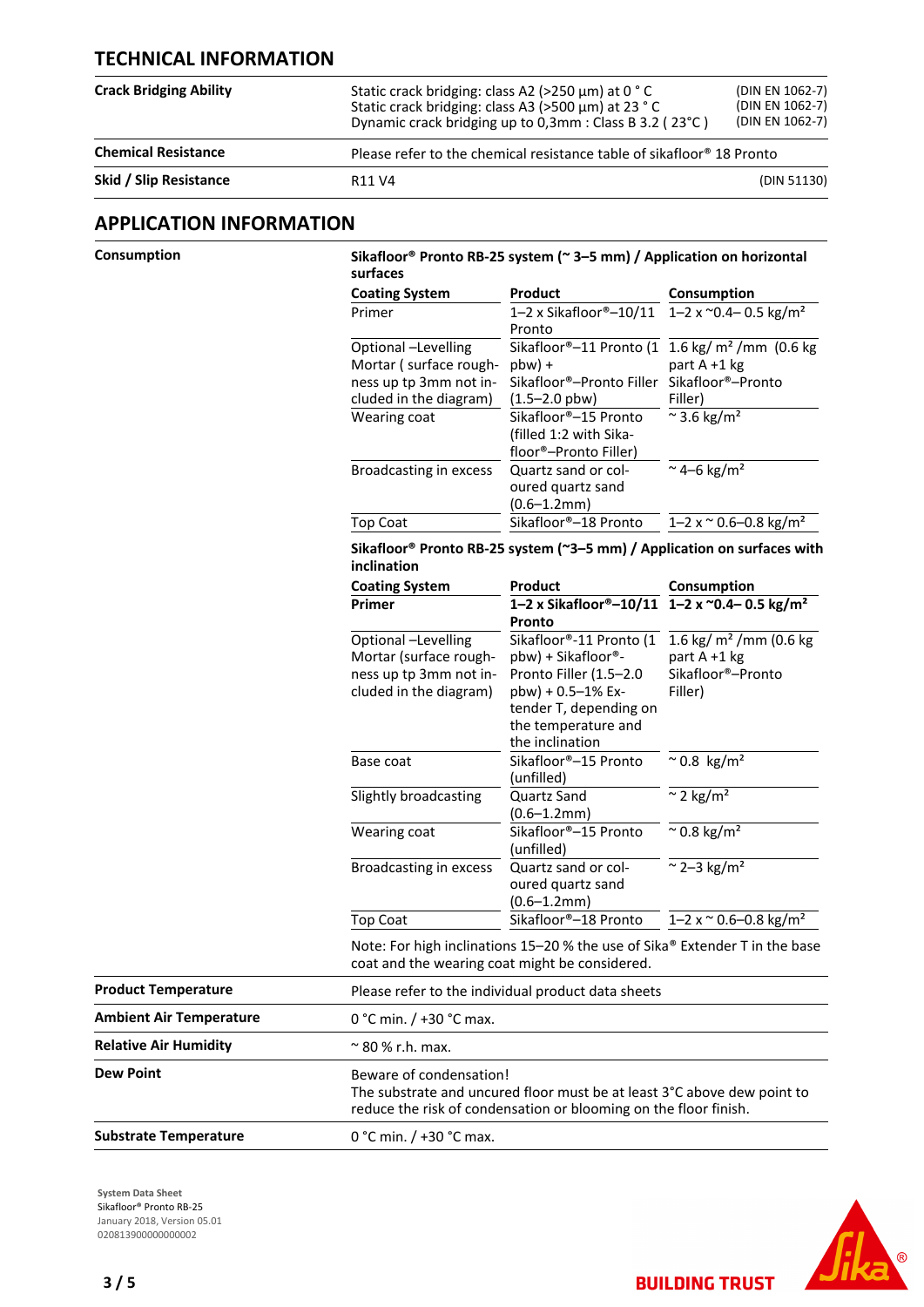| <b>Substrate Moisture Content</b>    | When performing application work with Sikafloor® Pronto RB-25, the sub-<br>strate moisture content must not exceed 4 % pbw measured by Tramex.<br>Test method: Sika®-Tramex meter, CM - measurement or Oven-dry-meth-<br>od.<br>No rising moisture according to ASTM (Polyethylene-sheet). |                     |                |                                                                     |
|--------------------------------------|--------------------------------------------------------------------------------------------------------------------------------------------------------------------------------------------------------------------------------------------------------------------------------------------|---------------------|----------------|---------------------------------------------------------------------|
| <b>Waiting Time / Overcoating</b>    | Before applying Sikafloor®-15 Pronto on Sikafloor®-11 Pronto allow:                                                                                                                                                                                                                        |                     |                |                                                                     |
|                                      | Substrate temperature                                                                                                                                                                                                                                                                      |                     | <b>Minimum</b> |                                                                     |
|                                      | $+5 °C$                                                                                                                                                                                                                                                                                    |                     | $50$ min       |                                                                     |
|                                      | $+10$ °C                                                                                                                                                                                                                                                                                   |                     | 45 min         |                                                                     |
|                                      | $+20 °C$                                                                                                                                                                                                                                                                                   |                     | 40 min         |                                                                     |
|                                      | +30 °C                                                                                                                                                                                                                                                                                     |                     | 35 min         |                                                                     |
|                                      | Before applying Sikafloor®-15 Pronto on Sikafloor®-10 Pronto allow:                                                                                                                                                                                                                        |                     |                |                                                                     |
|                                      | Substrate temperature<br><b>Minimum</b>                                                                                                                                                                                                                                                    |                     |                |                                                                     |
|                                      | $+5 °C$                                                                                                                                                                                                                                                                                    |                     | 70 min         |                                                                     |
|                                      | $+10$ °C                                                                                                                                                                                                                                                                                   |                     | <b>50 min</b>  |                                                                     |
|                                      | $+20 °C$                                                                                                                                                                                                                                                                                   |                     | 50 min         |                                                                     |
|                                      | $+30 °C$                                                                                                                                                                                                                                                                                   |                     | 35 min         |                                                                     |
|                                      |                                                                                                                                                                                                                                                                                            |                     |                | Before applying Sikafloor®-18 Pronto on Sikafloor®-15 Pronto allow: |
|                                      | Substrate temperature                                                                                                                                                                                                                                                                      |                     | <b>Minimum</b> |                                                                     |
|                                      | $+5 °C$                                                                                                                                                                                                                                                                                    |                     | 80 min         |                                                                     |
|                                      | $+10$ °C                                                                                                                                                                                                                                                                                   |                     | $60$ min       |                                                                     |
|                                      | $+15$ °C                                                                                                                                                                                                                                                                                   |                     | 50 min         |                                                                     |
|                                      | $+20 °C$                                                                                                                                                                                                                                                                                   |                     | 45 min         |                                                                     |
|                                      | $+25 °C$                                                                                                                                                                                                                                                                                   |                     | 35 min         |                                                                     |
|                                      | $+30 °C$                                                                                                                                                                                                                                                                                   |                     | 30 min         |                                                                     |
| <b>Applied Product Ready for Use</b> | <b>Temperature</b>                                                                                                                                                                                                                                                                         | <b>Foot traffic</b> |                | <b>Full traffic</b>                                                 |
|                                      | $0^{\circ}$ C                                                                                                                                                                                                                                                                              | $^{\sim}$ 50 min    |                | ~2 hours                                                            |
|                                      | $+10^{\circ}$ C                                                                                                                                                                                                                                                                            | $^{\sim}$ 50 min    |                | ~2 hours                                                            |
|                                      | $+20^{\circ}$ C                                                                                                                                                                                                                                                                            | $~240$ min          |                | $~^{\sim}$ 1 hour                                                   |
|                                      | $+20^{\circ}$ C                                                                                                                                                                                                                                                                            | $^{\sim}$ 30 min    |                | $~^{\sim}$ 1 hour                                                   |

#### **PRODUCT INFORMATION**

| Packaging                 | Please refer to the individual product data sheets |  |
|---------------------------|----------------------------------------------------|--|
| <b>Shelf Life</b>         | Please refer to the individual product data sheets |  |
| <b>Storage Conditions</b> | Please refer to the individual product data sheets |  |

#### **MAINTENANCE**

#### **CLEANING**

Please refer to Sikafloor®- Cleaning Regime

## **FURTHER DOCUMENTS**

Please refer to :

- **E** Sika<sup>®</sup> Information Manual Mixing & Applications of Flooring systems
- **E** Sika<sup>®</sup> Information Manual Evaluation and Preparation of Surfaces for Flooring systems

## **LIMITATIONS**

- Freshly applied Sikafloor® Pronto RB-25 must be pro-▪ tected from damp, condensation and water for at least 1 hour.
- Use spark proof mixing equipment for internal applic-▪ ations.
- Always ensure good ventilation when using Sika-▪ floor® Pronto RB-25 in a confined space.
- . In order to ensure optimum curing during internal applications the air must be exchanged at least seven times per hour. During application and curing use a forced fresh air supply / exhausting of fumes with appropriate equipment (spark-free / explosionproof).
- Systems based on reactive acrylic resins exhibit a characteristic odour during application and prior to achieving full cure, once fully cured they are taint free. All unpackaged goods should be removed from the area of the works during application. Do not apply in the presence of foodstuffs. Any foodstuffs, whether packaged or not, should be completely isolated from the flooring works during the application process and until the products are fully cured.
- For exact colour matching, ensure the Sika® -Pronto Pigment in each area is applied from the same control batch number.
- Under certain conditions, underfloor heating or high

**BUILDING TRUST** 



**System Data Sheet** Sikafloor® Pronto RB-25 January 2018, Version 05.01 020813900000000002